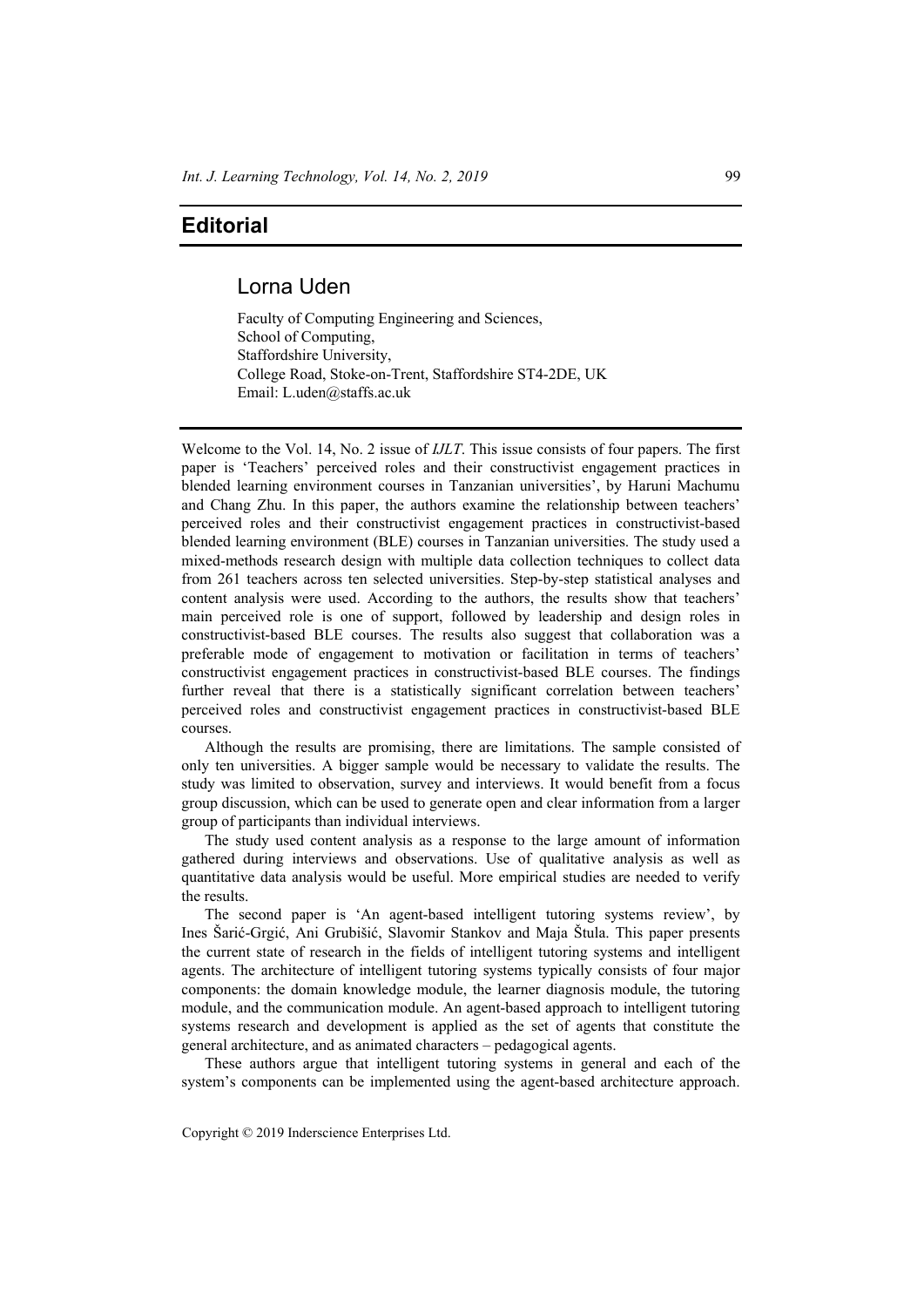## 100 *L. Uden*

The idea of an intelligent tutoring system in which components can be added, removed, or replaced without consequences for the system, is recognised and already used in several implemented platforms.

The complex environment of intelligent tutoring systems includes connected heterogenic components, each one dealing with different (set of) data representations. There are multiple benefits of the planning of intelligent tutoring systems agents that can accomplish various tasks autonomously, on behalf of learner or other processes during the design of these systems. Except for the use of advanced technology, the important consequences include facilitated maintenance and system updates. The efforts of researchers and industry stakeholders to gain consensus on the standardisation questions are ongoing on and will be crucial for the significant improvements in the field of intelligent tutoring. To move from intelligent tutoring systems as standalone systems focused on a single instructional domain, the community recently proposed adaptive instructional systems that include learners, intelligent tutoring systems and external (non-adaptive) environment.

An exemplar of an adaptive instructional system and empirically-based framework of tools, methods, and standards is GIFT, also offered by the research community. In addition to this generalised framework, research endeavours are focused on the standardisation processes in the field of intelligent tutoring. During the 14th International Intelligent Tutoring Systems Conference, held in June 2018, the industry track workshop on systems' standards was organised. It has been revealed that the IEEE Learning Technologies Standards Committee approved the formation of a study group to examine the feasibility and efficacy of standards for adaptive instructional systems.

The third paper is 'Brain-computer interfaces and education: the state of technology and imperatives for the future', by Christopher Wegemer. According to this author, brain-computer interfaces (BCIs) are digital systems that allow direct communication between a brain and an external device. This requires technology capable of either:

- 1 accurately reading and interpreting neural signals in a way that preserves human meaning
- 2 stimulating appropriate neural pathways (and/or facilitating connections between neurons) to reliably and consistently transfer information.

These can be accomplished using devices that are invasive (directly inserted into the brain) or non-invasive. Nearly, all current BCI systems are based on unidirectional information flow between the brain and the device, while other biological systems may be used as feedback mechanisms (for instance, a person using a BCI to type on a computer transfers information to the computer through a direct neural connection, but then uses their eyes to read the output on the screen as feedback to adjust their typing). Bidirectional brain-computer communication systems must have the ability to both read neural signals and stimulate the brain. Progress in the field of BCIs has accelerated in recent years. While most of the research has focused on alleviating the burden of physical and psychological disabilities, use of BCI devices has expanded to a variety of applications. New educational platforms and assistive technologies have been developed to improve learning strategies and increase cognitive capabilities for both healthy and disabled individuals.